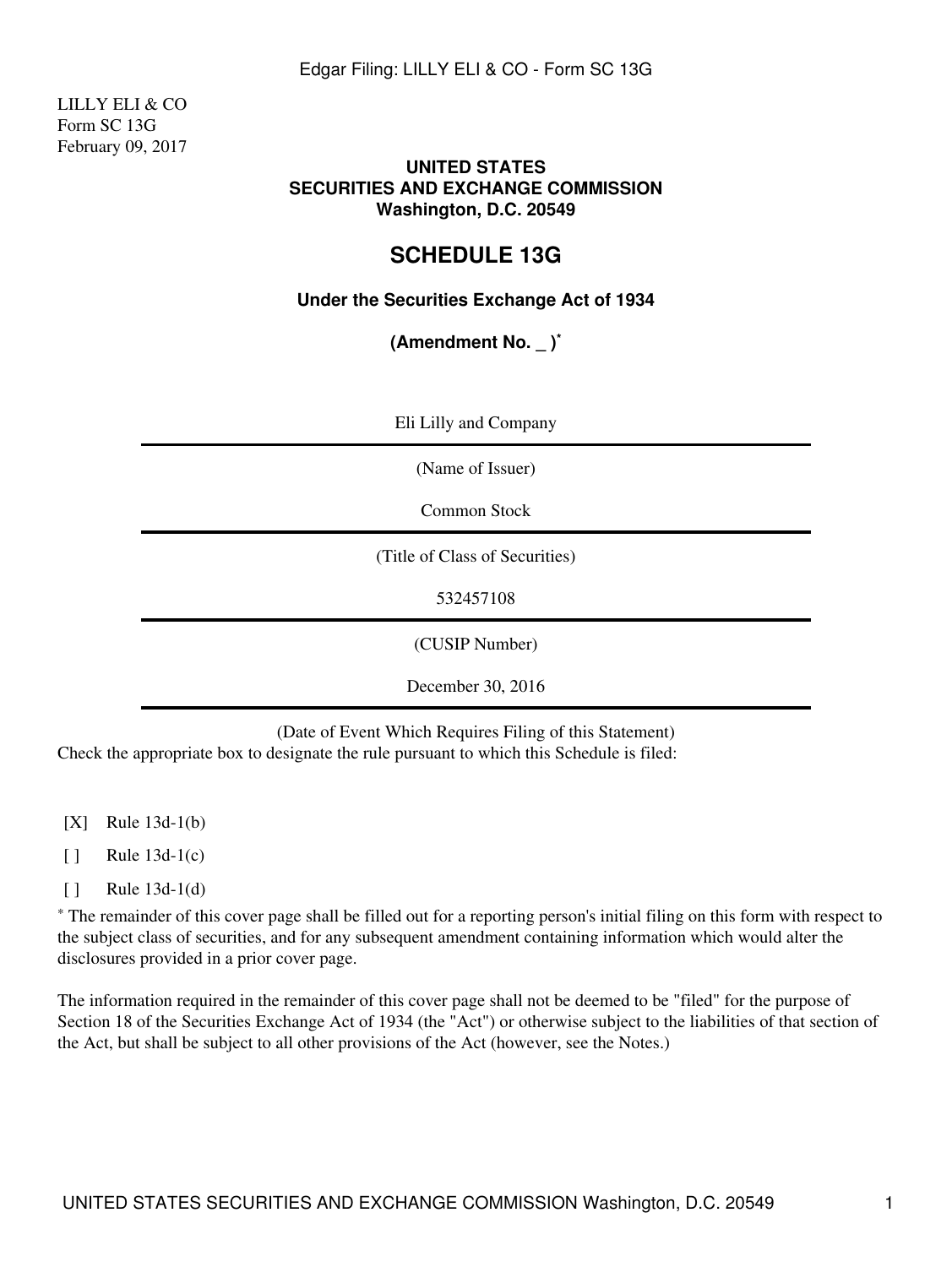# CUSIP No. <sup>532457108</sup>

| 1.                                                              | <b>NAMES OF REPORTING PERSONS</b>                                   |                                         |                |  |  |
|-----------------------------------------------------------------|---------------------------------------------------------------------|-----------------------------------------|----------------|--|--|
|                                                                 | Wellington Management Group LLP                                     |                                         |                |  |  |
| 2.                                                              | CHECK THE APPROPRIATE BOX IF A MEMBER<br>OF A GROUP                 |                                         |                |  |  |
|                                                                 | $(a)$ []<br>$(b)$ []                                                |                                         |                |  |  |
| 3.                                                              | <b>SEC USE ONLY</b>                                                 |                                         |                |  |  |
| 4.                                                              | CITIZENSHIP OR PLACE OF ORGANIZATION                                |                                         |                |  |  |
|                                                                 | Massachusetts                                                       |                                         |                |  |  |
| NUMBER OF<br><b>SHARES</b>                                      |                                                                     | 5. SOLE VOTING<br><b>POWER</b>          | $\overline{0}$ |  |  |
| <b>BENEFICIALLY</b><br><b>OWNED BY EACH</b><br><b>REPORTING</b> |                                                                     | <b>6. SHARED VOTING</b><br><b>POWER</b> | 11,484,836     |  |  |
| PERSON WITH                                                     |                                                                     | 7. SOLE DISPOSITIVE<br><b>POWER</b>     | $\mathbf{0}$   |  |  |
|                                                                 |                                                                     | 8. SHARED<br><b>DISPOSITIVE POWER</b>   | 56,814,140     |  |  |
| 9.                                                              | AGGREGATE AMOUNT BENEFICIALLY OWNED<br>BY EACH REPORTING PERSON     |                                         |                |  |  |
|                                                                 | 56,814,140                                                          |                                         |                |  |  |
| 10.                                                             | CHECK IF THE AGGREGATE AMOUNT IN ROW<br>(9) EXCLUDES CERTAIN SHARES |                                         |                |  |  |
|                                                                 | $\left[ \ \right]$                                                  |                                         |                |  |  |
| 11.                                                             | PERCENT OF CLASS REPRESENTED BY<br><b>AMOUNT IN ROW (9)</b>         |                                         |                |  |  |
|                                                                 | 5.15%                                                               |                                         |                |  |  |
| 12.                                                             |                                                                     | TYPE OF REPORTING PERSON                |                |  |  |
|                                                                 |                                                                     |                                         |                |  |  |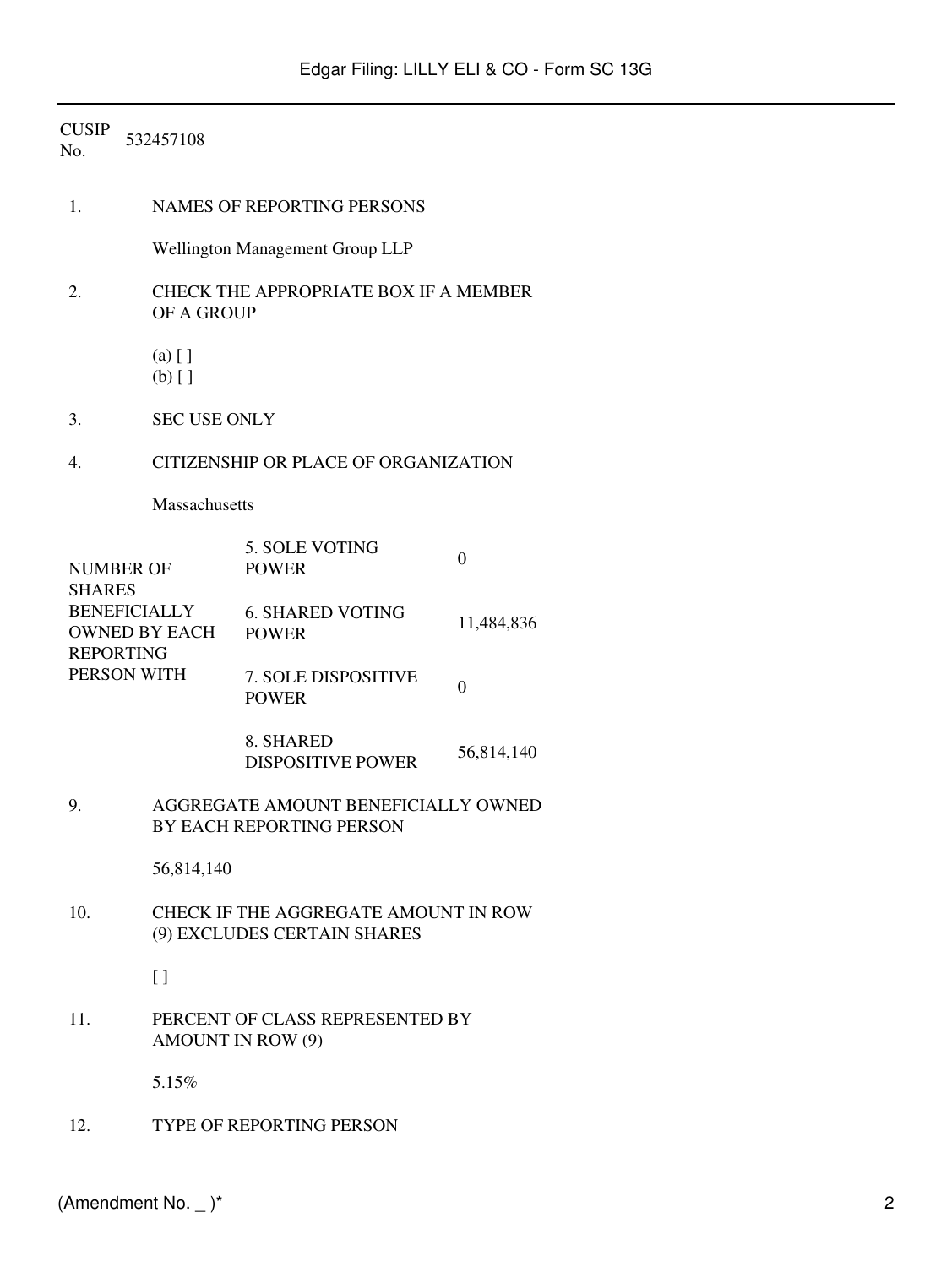$HC$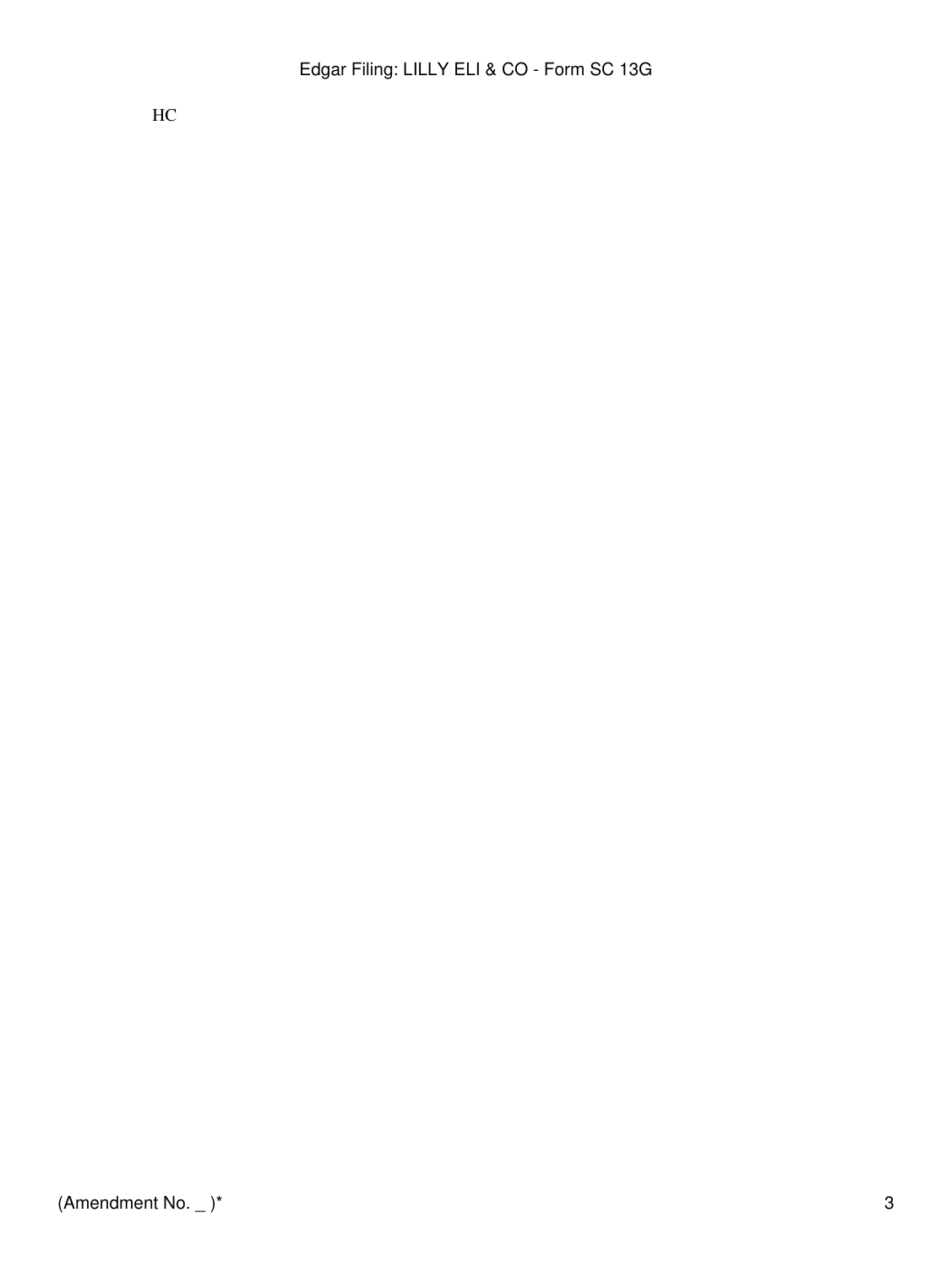| <b>CUSIP</b><br>No. | 532457108                                                       |                                                                     |              |  |  |  |
|---------------------|-----------------------------------------------------------------|---------------------------------------------------------------------|--------------|--|--|--|
| 1.                  |                                                                 | <b>NAMES OF REPORTING PERSONS</b>                                   |              |  |  |  |
|                     |                                                                 | <b>Wellington Group Holdings LLP</b>                                |              |  |  |  |
| 2.                  |                                                                 | CHECK THE APPROPRIATE BOX IF A MEMBER<br>OF A GROUP                 |              |  |  |  |
|                     | $(a)$ []<br>$(b)$ []                                            |                                                                     |              |  |  |  |
| 3.                  | <b>SEC USE ONLY</b>                                             |                                                                     |              |  |  |  |
| 4.                  |                                                                 | CITIZENSHIP OR PLACE OF ORGANIZATION                                |              |  |  |  |
|                     | Delaware                                                        |                                                                     |              |  |  |  |
| <b>SHARES</b>       | <b>NUMBER OF</b>                                                | 5. SOLE VOTING<br><b>POWER</b>                                      | $\mathbf{0}$ |  |  |  |
|                     | <b>BENEFICIALLY</b><br><b>OWNED BY EACH</b><br><b>REPORTING</b> | <b>6. SHARED VOTING</b><br><b>POWER</b>                             | 11,484,836   |  |  |  |
|                     | PERSON WITH                                                     | 7. SOLE DISPOSITIVE<br><b>POWER</b>                                 | $\mathbf{0}$ |  |  |  |
|                     |                                                                 | 8. SHARED<br><b>DISPOSITIVE POWER</b>                               | 56,814,140   |  |  |  |
| 9.                  |                                                                 | AGGREGATE AMOUNT BENEFICIALLY OWNED<br>BY EACH REPORTING PERSON     |              |  |  |  |
|                     | 56,814,140                                                      |                                                                     |              |  |  |  |
| 10.                 |                                                                 | CHECK IF THE AGGREGATE AMOUNT IN ROW<br>(9) EXCLUDES CERTAIN SHARES |              |  |  |  |
|                     | $\left[ \ \right]$                                              |                                                                     |              |  |  |  |
| 11.                 |                                                                 | PERCENT OF CLASS REPRESENTED BY<br><b>AMOUNT IN ROW (9)</b>         |              |  |  |  |
|                     | 5.15%                                                           |                                                                     |              |  |  |  |
| 12.                 |                                                                 | TYPE OF REPORTING PERSON                                            |              |  |  |  |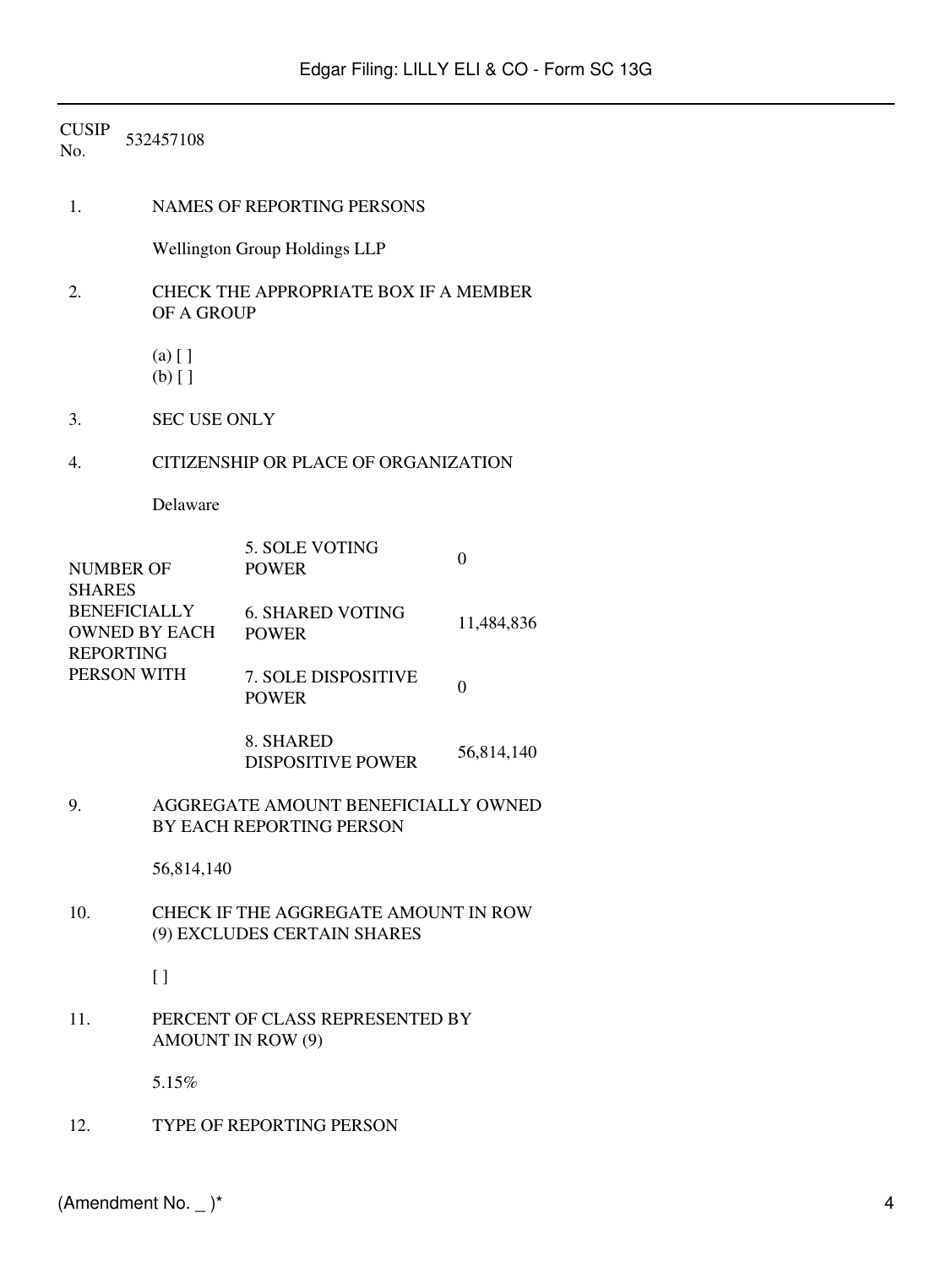HC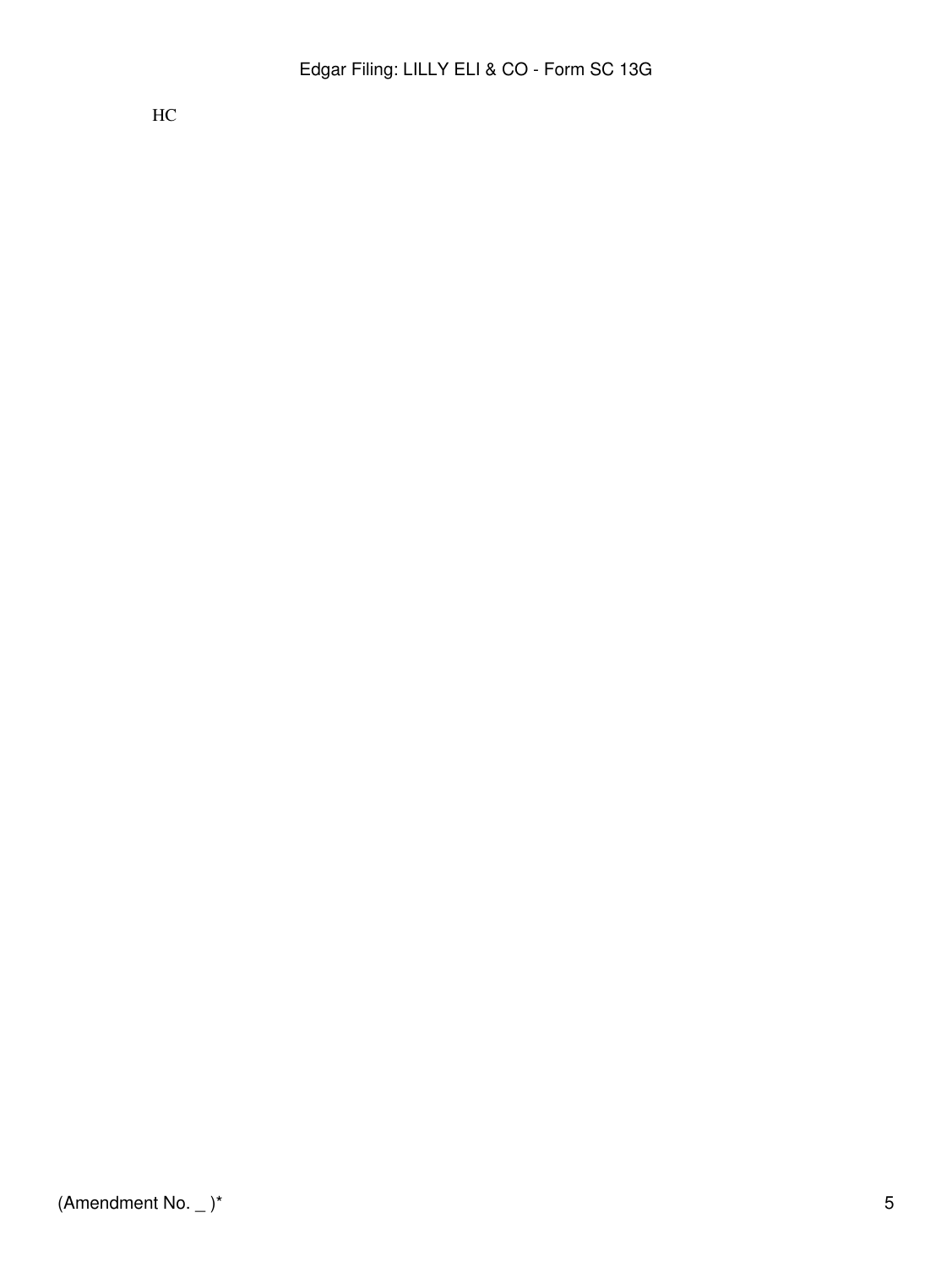# CUSIP No. <sup>532457108</sup>

| 1.<br><b>NAMES OF REPORTING PERSONS</b>    |                                                                     |                                         |                |  |  |
|--------------------------------------------|---------------------------------------------------------------------|-----------------------------------------|----------------|--|--|
|                                            | Wellington Investment Advisors Holdings LLP                         |                                         |                |  |  |
| 2.                                         | CHECK THE APPROPRIATE BOX IF A MEMBER<br>OF A GROUP                 |                                         |                |  |  |
|                                            | $(a)$ []<br>$(b)$ []                                                |                                         |                |  |  |
| 3.                                         | <b>SEC USE ONLY</b>                                                 |                                         |                |  |  |
| CITIZENSHIP OR PLACE OF ORGANIZATION<br>4. |                                                                     |                                         |                |  |  |
|                                            | Delaware                                                            |                                         |                |  |  |
| <b>NUMBER OF</b><br><b>SHARES</b>          |                                                                     | 5. SOLE VOTING<br><b>POWER</b>          | $\overline{0}$ |  |  |
| <b>BENEFICIALLY</b><br><b>REPORTING</b>    | OWNED BY EACH                                                       | <b>6. SHARED VOTING</b><br><b>POWER</b> | 11,484,836     |  |  |
| PERSON WITH                                |                                                                     | 7. SOLE DISPOSITIVE<br><b>POWER</b>     | $\overline{0}$ |  |  |
|                                            |                                                                     | 8. SHARED<br><b>DISPOSITIVE POWER</b>   | 56,814,140     |  |  |
| 9.                                         | AGGREGATE AMOUNT BENEFICIALLY OWNED<br>BY EACH REPORTING PERSON     |                                         |                |  |  |
|                                            | 56,814,140                                                          |                                         |                |  |  |
| 10.                                        | CHECK IF THE AGGREGATE AMOUNT IN ROW<br>(9) EXCLUDES CERTAIN SHARES |                                         |                |  |  |
|                                            | $\left[ \ \right]$                                                  |                                         |                |  |  |
| 11.                                        | PERCENT OF CLASS REPRESENTED BY<br><b>AMOUNT IN ROW (9)</b>         |                                         |                |  |  |
|                                            | 5.15%                                                               |                                         |                |  |  |
|                                            |                                                                     |                                         |                |  |  |

12. TYPE OF REPORTING PERSON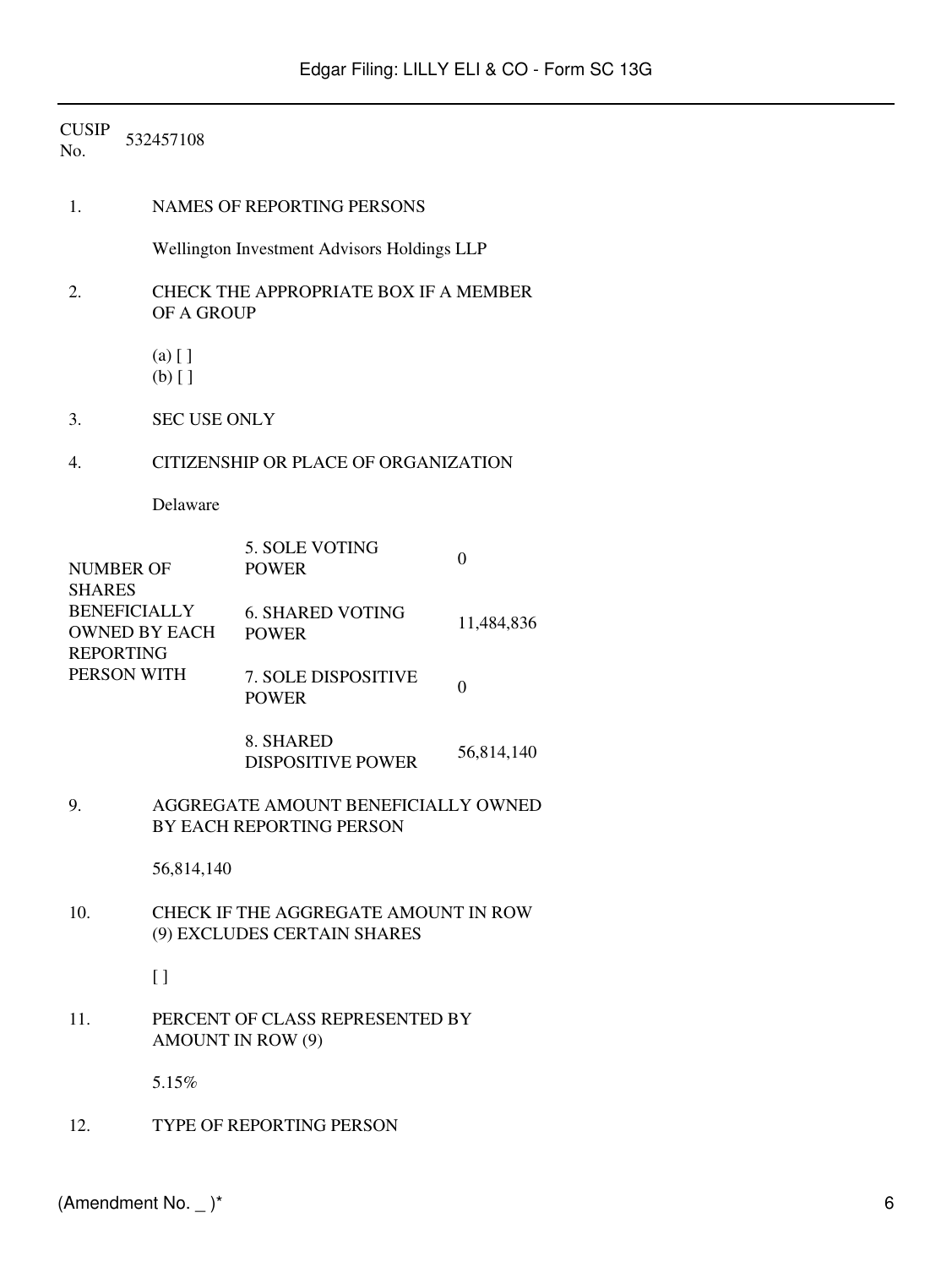$HC$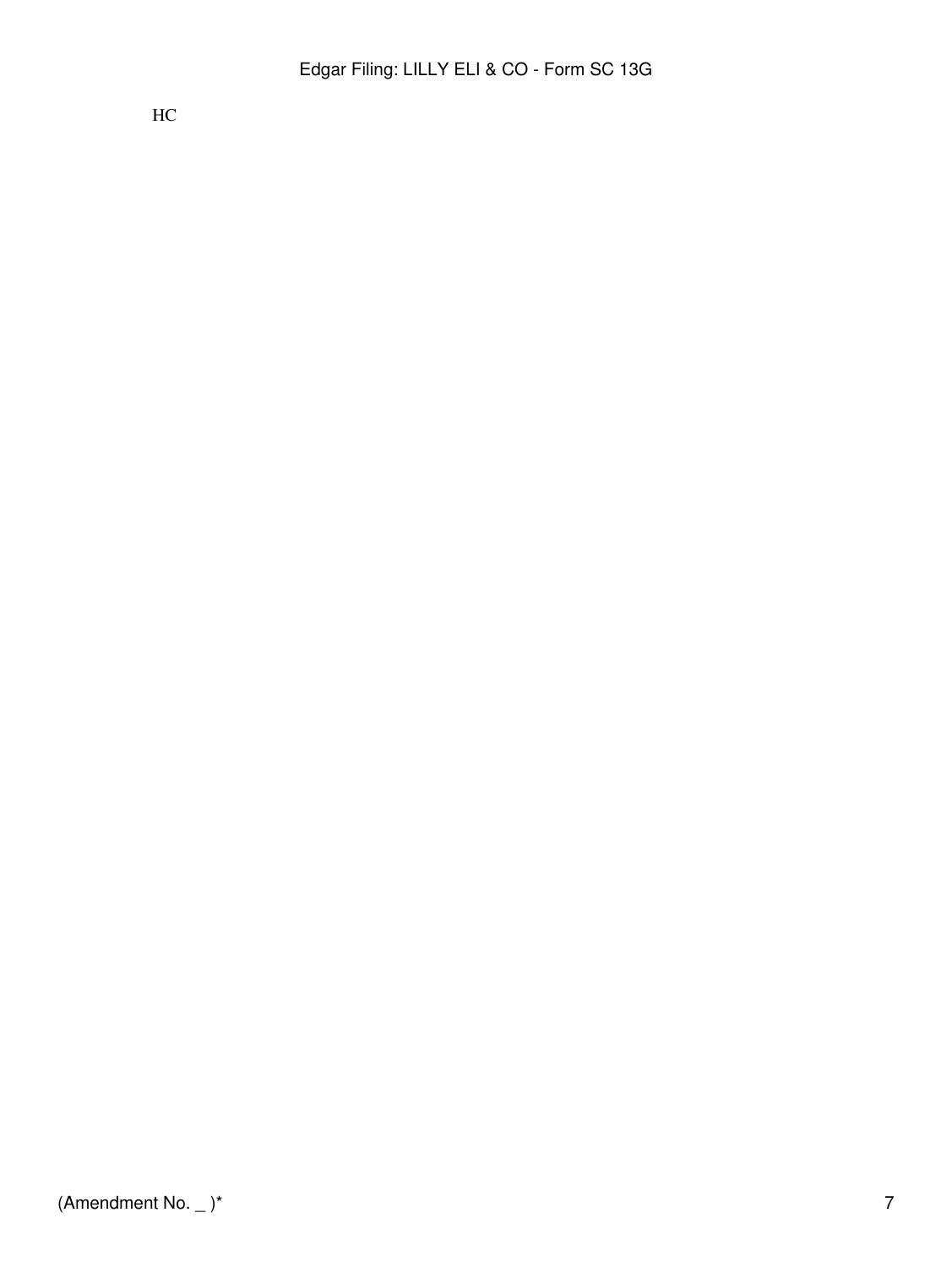## **Item 1.**

|         | (a)        | <b>Name of Issuer</b><br>Eli Lilly and Company                                                                                                                              |                                                                                                                                     |  |  |
|---------|------------|-----------------------------------------------------------------------------------------------------------------------------------------------------------------------------|-------------------------------------------------------------------------------------------------------------------------------------|--|--|
|         | <b>(b)</b> |                                                                                                                                                                             | <b>Address of Issuer's Principal Executive Offices</b><br><b>Lilly Corporate Center</b><br>Drop Code 1112<br>Indianapolis, IN 46285 |  |  |
| Item 2. |            |                                                                                                                                                                             |                                                                                                                                     |  |  |
|         | (a)        | <b>Name of Person Filing</b><br>Wellington Management Group LLP<br>Wellington Group Holdings LLP<br>Wellington Investment Advisors Holdings LLP                             |                                                                                                                                     |  |  |
|         | <b>(b)</b> | <b>Address of Principal Business Office or, if None, Residence</b><br>c/o Wellington Management Company LLP<br>280 Congress Street<br>Boston, MA 02210                      |                                                                                                                                     |  |  |
|         | (c)        | <b>Citizenship</b><br>Wellington Management Group LLP - Massachusetts<br>Wellington Group Holdings LLP - Delaware<br>Wellington Investment Advisors Holdings LLP - Delaware |                                                                                                                                     |  |  |
|         | (d)        | <b>Title of Class of Securities</b><br>Common Stock                                                                                                                         |                                                                                                                                     |  |  |
|         | (e)        |                                                                                                                                                                             | <b>CUSIP Number</b><br>532457108                                                                                                    |  |  |
| Item 3. |            |                                                                                                                                                                             | If This Statement is Filed Pursuant to Rule $13d-1(b)$ , or $13d-2(b)$ or $(c)$ , Check Whether the<br>Person Filing is a:          |  |  |
|         | (a)        | $[ \ ]$                                                                                                                                                                     | Broker or dealer registered under Section 15 of the Act (15 U.S.C. 780).                                                            |  |  |
|         | (b)        | $\begin{array}{c} \square \end{array}$                                                                                                                                      | Bank as defined in Section $3(a)(6)$ of the Act (15 U.S.C. 78c).                                                                    |  |  |
|         | (c)        | $\Box$                                                                                                                                                                      | Insurance Company as defined in Section $3(a)(19)$ of the Act (15 U.S.C. 78c).                                                      |  |  |
|         | (d)        | $[ \ ]$                                                                                                                                                                     | Investment Company registered under Section 8 of the Investment Company Act of 1940<br>(15 U.S.C. 80a-8).                           |  |  |
|         | (e)        | $[ \ ]$                                                                                                                                                                     | An investment adviser in accordance with Rule $240.13d-1(b)(1)(ii)(E)$ ;                                                            |  |  |
|         | (f)        | $[ \ ]$                                                                                                                                                                     | An employee benefit plan or endowment fund in accordance with Rule<br>$240.13d-1(b)(1)(ii)(F);$                                     |  |  |
|         | (g)        | [X]                                                                                                                                                                         | A parent holding company or control person in accordance with Rule<br>$240.13d-1(b)(1)(ii)(G);$                                     |  |  |
|         | (h)        | $[ \ ]$                                                                                                                                                                     | A savings association as defined in Section 3(b) of the Federal Deposit Insurance Act (12)<br>U.S.C. 1813);                         |  |  |
|         | (i)        | $[ \ ]$                                                                                                                                                                     | A church plan that is excluded from the definition of an investment company under                                                   |  |  |

Section 3(c)(14) of the Investment Company Act of 1940 (15 U.S.C. 80a-3);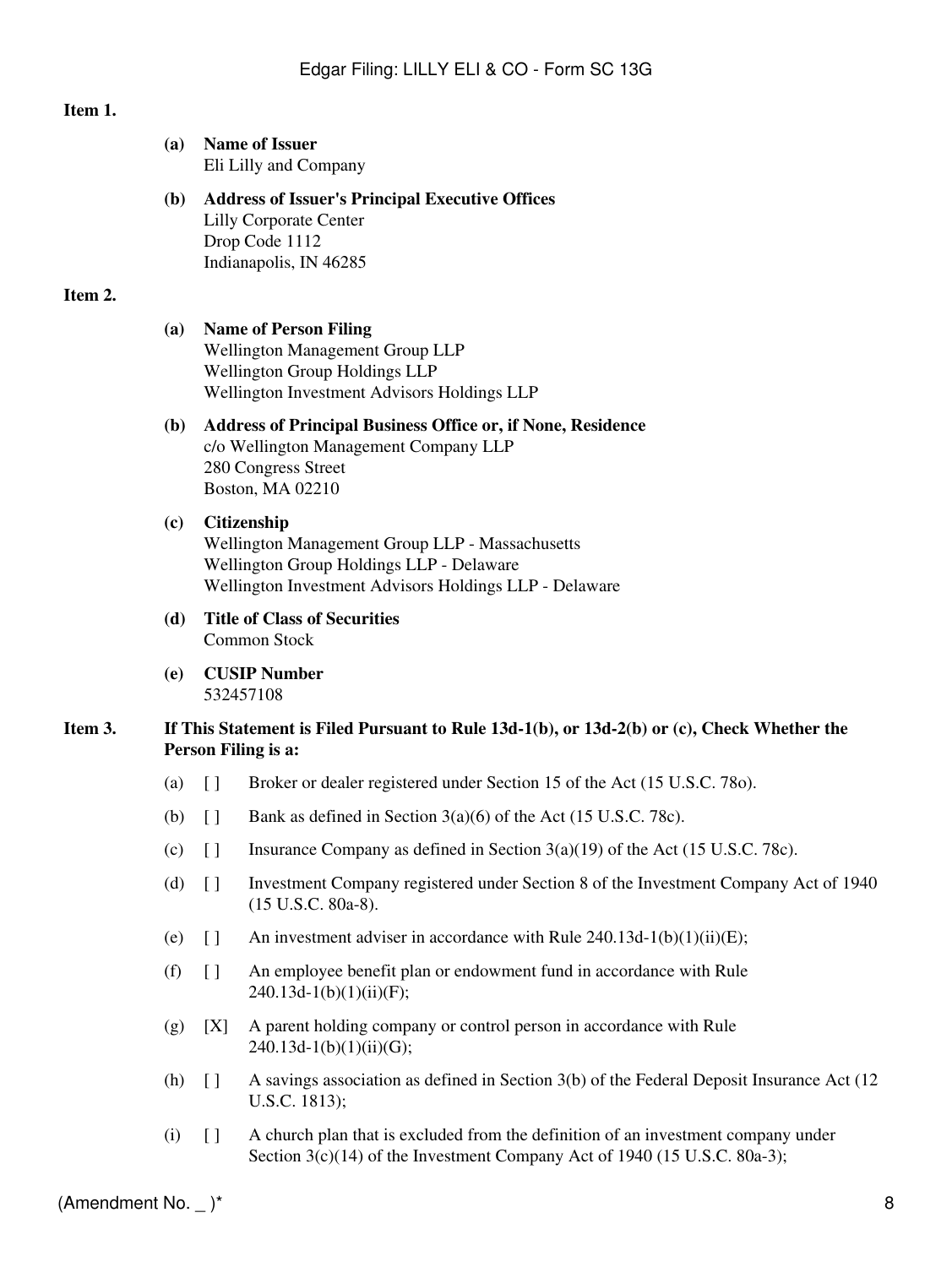### Edgar Filing: LILLY ELI & CO - Form SC 13G

(j)  $\left[ \right]$  Group, in accordance with Rule 240.13d-1(b)(1)(ii)(J).

If this statement is filed pursuant to Rule  $13d-1(c)$ , check this box [ ]

#### **Item 4. Ownership.**

Provide the following information regarding the aggregate number and percentage of the class of securities of the issuer identified in Item 1.

(a) Amount Beneficially Owned:

See the responses to Item 9 on the attached cover pages.

(b) Percent of Class:

See the responses to Item 11 on the attached cover pages.

(c) Number of shares as to which such person has:

| (1)   | sole power to vote or to direct the vote                   | $\theta$                                                    |
|-------|------------------------------------------------------------|-------------------------------------------------------------|
| (11)  | shared power to vote or to direct the vote                 | See the responses to Item 6 on the attached<br>cover pages. |
| (iii) | sole power to dispose or to direct the<br>disposition of   |                                                             |
| (iv)  | shared power to dispose or to direct the<br>disposition of | See the responses to Item 8 on the attached<br>cover pages. |

#### **Item 5. Ownership of Five Percent or Less of Class.**

If this statement is being filed to report the fact that as of the date hereof the reporting person has ceased to be the beneficial owner of more than five percent of the class of securities, check the following: [ ]

#### **Item 6. Ownership of More than Five Percent on Behalf of Another Person.**

The securities as to which this Schedule is filed are owned of record by clients of one or more investment advisers identified in Exhibit A directly or indirectly owned by Wellington Management Group LLP. Those clients have the right to receive, or the power to direct the receipt of, dividends from, or the proceeds from the sale of, such securities. No such client is known to have such right or power with respect to more than five percent of this class of securities, except as follows:

Not Applicable.

#### **Item 7. Identification and Classification of the Subsidiary Which Acquired the Security Being Reported on by the Parent Holding Company.**

See attached Exhibit A.

#### **Item 8. Identification and Classification of Members of the Group.**

Not Applicable.

#### **Item 9. Notice of Dissolution of Group.**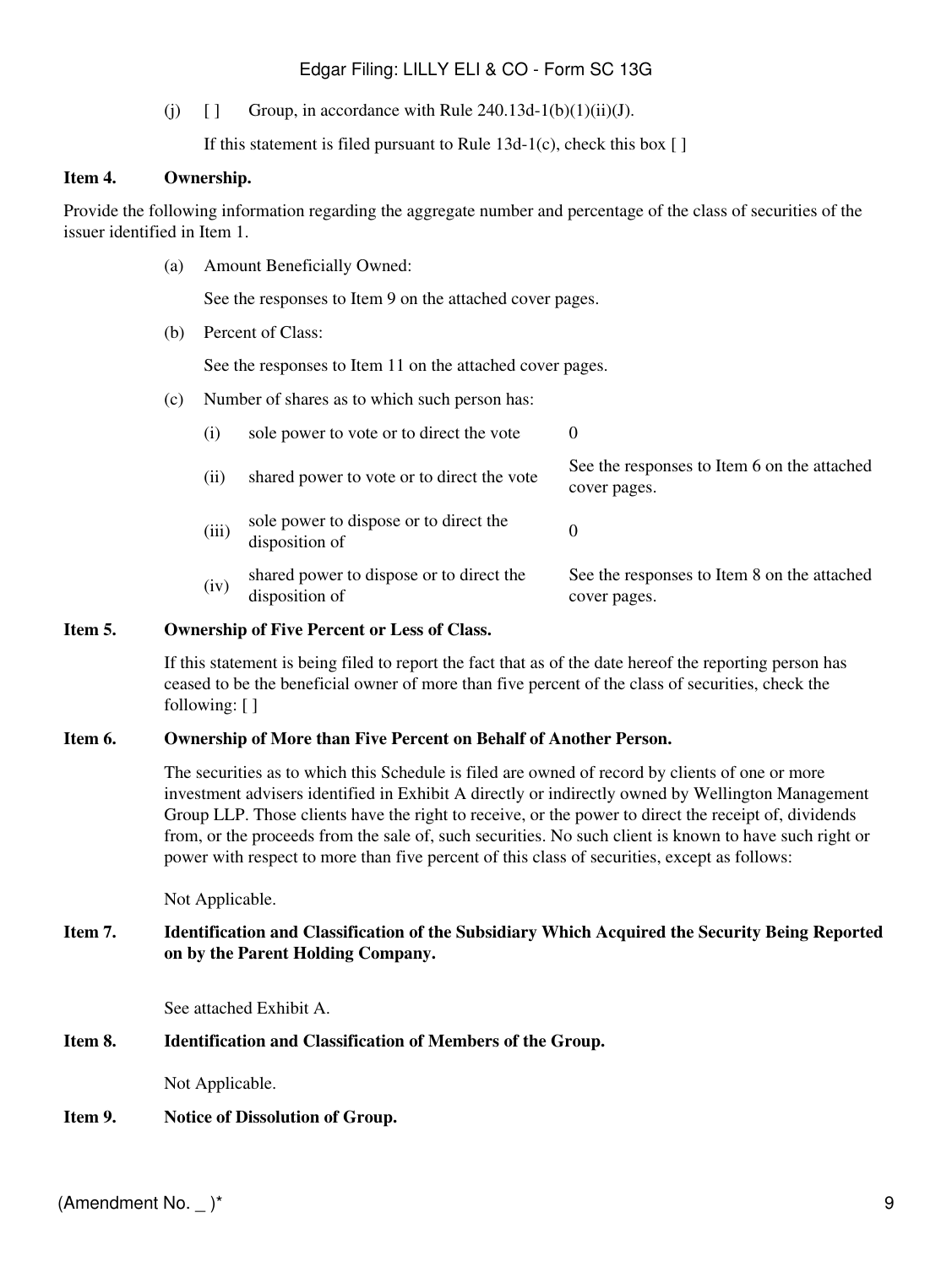Not Applicable.

#### **Item 10. Certification.**

By signing below I certify that, to the best of my knowledge and belief, the securities referred to above were acquired and are held in the ordinary course of business and were not acquired and are not held for the purpose of or with the effect of changing or influencing the control of the issuer of the securities and were not acquired and are not held in connection with or as a participant in any transaction having that purpose or effect.

#### **SIGNATURE**

After reasonable inquiry and to the best of my knowledge and belief, I certify that the information set forth in this statement is true, complete and correct.

By: Wellington Management Group LLP By:  $\frac{\text{ls}}{\text{ls}}$ Steven M. Hoffman Name: Steven M. Hoffman Title: Managing Director Date: February 14, 2017 By: Wellington Group Holdings LLP By:  $/s/$ Steven M. Hoffman Name: Steven M. Hoffman Title: Managing Director Date: February 14, 2017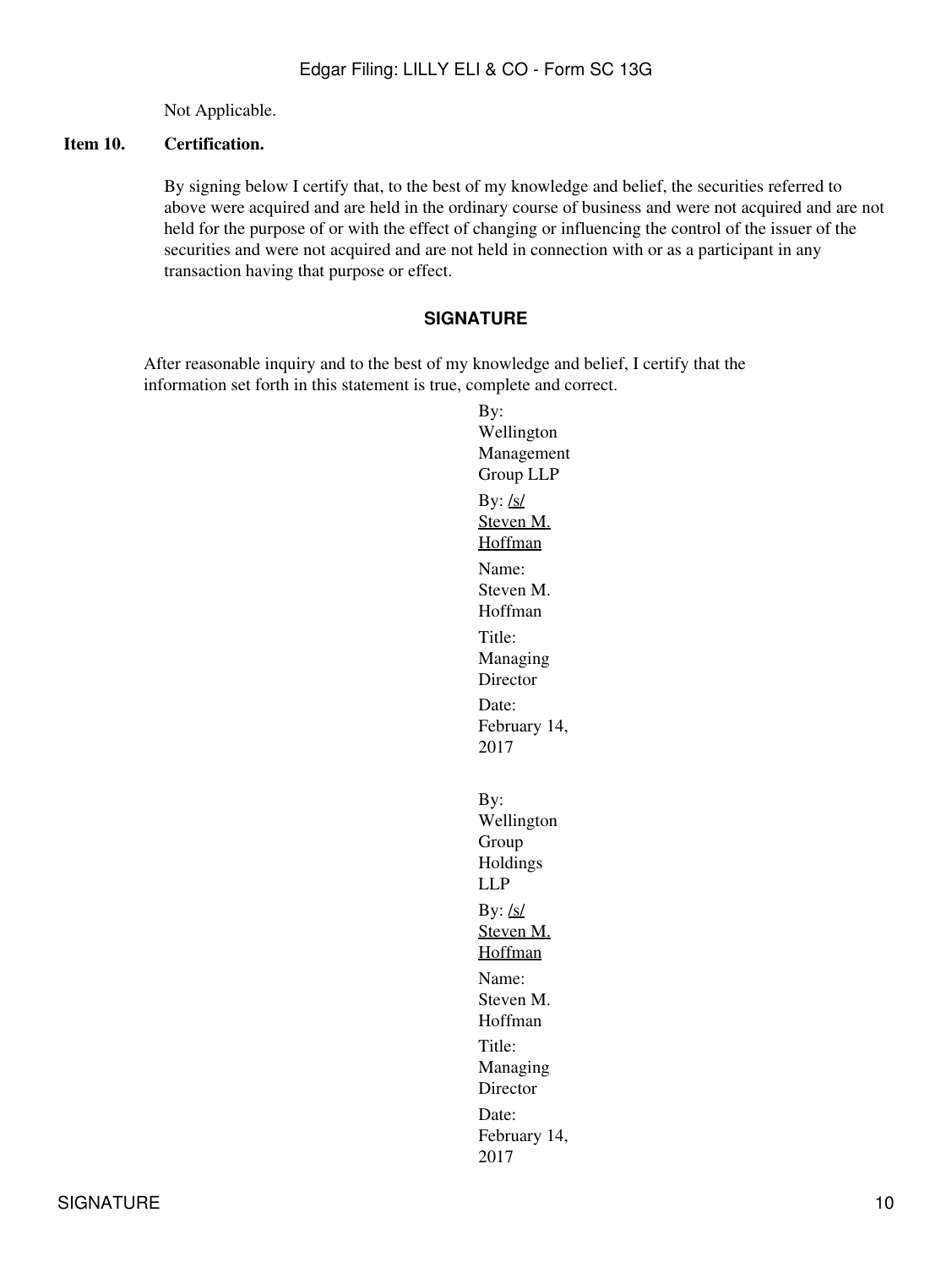By: Wellington Investment Advisors Holdings LLP By:  $/s/$ Steven M. **Hoffman** Name: Steven M. Hoffman Title: Managing Director Date: February 14, 2017

## **Exhibit A**

Pursuant to the instructions in Item 7 of Schedule 13G, the following lists the identity and Item 3 classification of each relevant entity that beneficially owns shares of the security class being reported on this Schedule 13G.

Wellington Group Holdings LLP – HC Wellington Investment Advisors LLP – HC Wellington Management Global Holdings, Ltd. - HC

One or more of the following investment advisers (the "Wellington Investment Advisers"):

Wellington Management Company LLP – IA Wellington Management Canada LLC – IA Wellington Management Singapore Pte Ltd – IA Wellington Management Hong Kong Ltd – IA Wellington Management International Ltd – IA Wellington Management Japan Pte Ltd – IA Wellington Management Australia Pty Ltd - IA

The securities as to which this Schedule is filed by Wellington Management Group LLP, as parent holding company of certain holding companies and the Wellington Investment Advisers, are owned of record by clients of the Wellington Investment Advisers. Wellington Investment Advisors Holdings LLP controls directly, or indirectly through Wellington Management Global Holdings, Ltd., the Wellington Investment Advisers. Wellington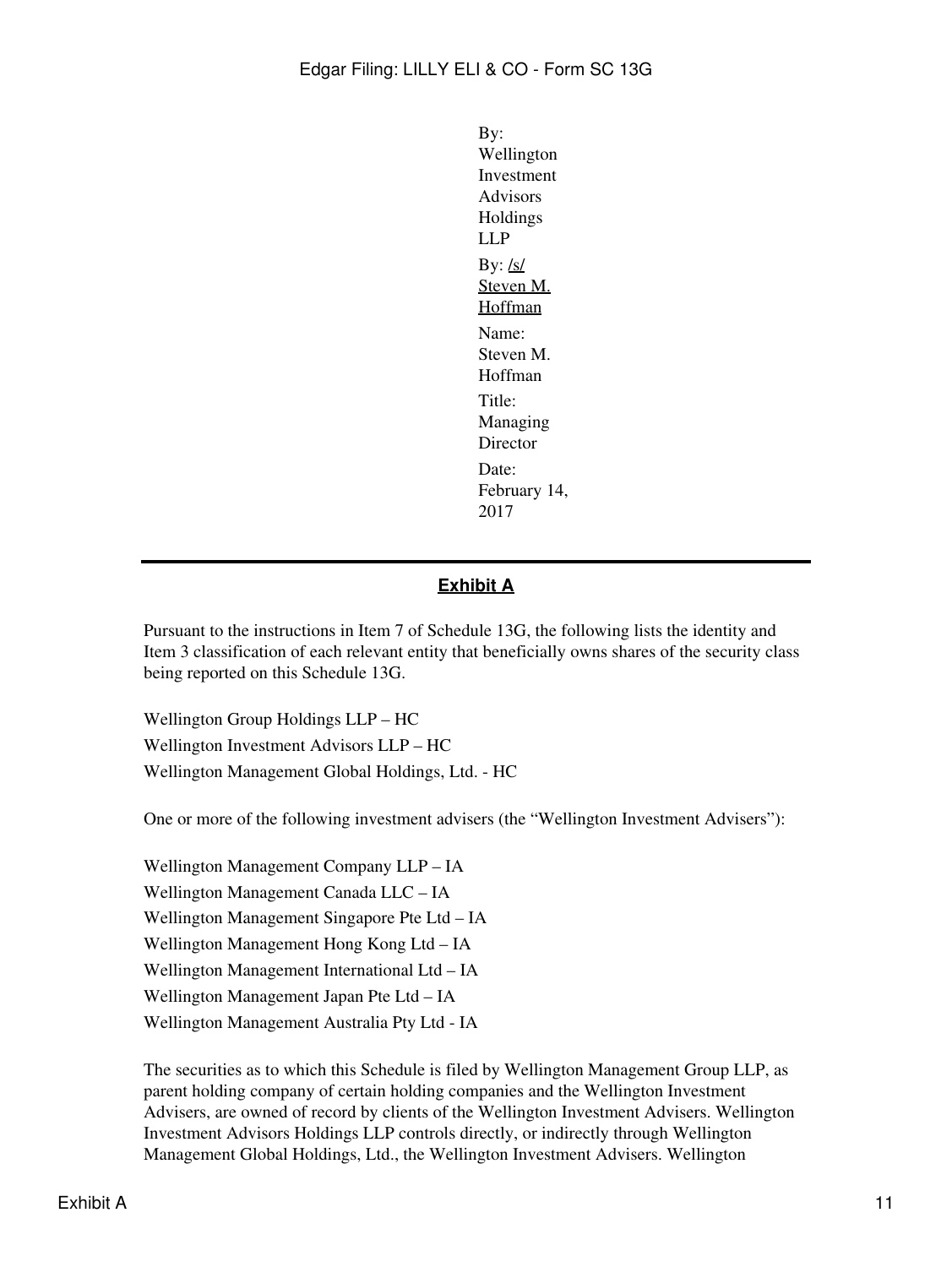#### Edgar Filing: LILLY ELI & CO - Form SC 13G

Investment Advisors Holdings LLP is owned by Wellington Group Holdings LLP. Wellington Group Holdings LLP is owned by Wellington Management Group LLP.

#### **EXHIBIT B**

#### **JOINT FILING AGREEMENT**

The undersigned hereby agree that this Schedule 13G (the "Schedule 13G") with respect to the common stock of Eli Lilly and Company is, and any additional amendment thereto signed by each of the undersigned shall be, filed on behalf of each undersigned pursuant to and in accordance with the provisions of  $13d-1(k)$  under the Securities Exchange Act of 1934, as amended, and that all subsequent amendments to the Schedule 13G shall be filed on behalf of each of the undersigned without the necessity of filing additional joint filing agreements. The undersigned acknowledge that each shall be responsible for the timely filing of such amendments, and for the completeness and accuracy of the information concerning it contained therein, but shall not be responsible for the completeness and accuracy of the information concerning the other, except to the extent that it knows or has reason to believe that such information is inaccurate. It is understood and agreed that the joint filing of the Schedule 13G shall not be construed as an admission that the persons named herein constitute a group for purposes of Regulation 13D-G of the Securities Exchange Act of 1934, nor is a joint venture for purposes of the Investment Company Act of 1940.

> By: Wellington Management Group LLP By:  $/s/$ Steven M. Hoffman Name: Steven M. Hoffman Title: Managing Director Date: February 14, 2017 By: Wellington Group Holdings LLP By:  $/s/$ Steven M. Hoffman